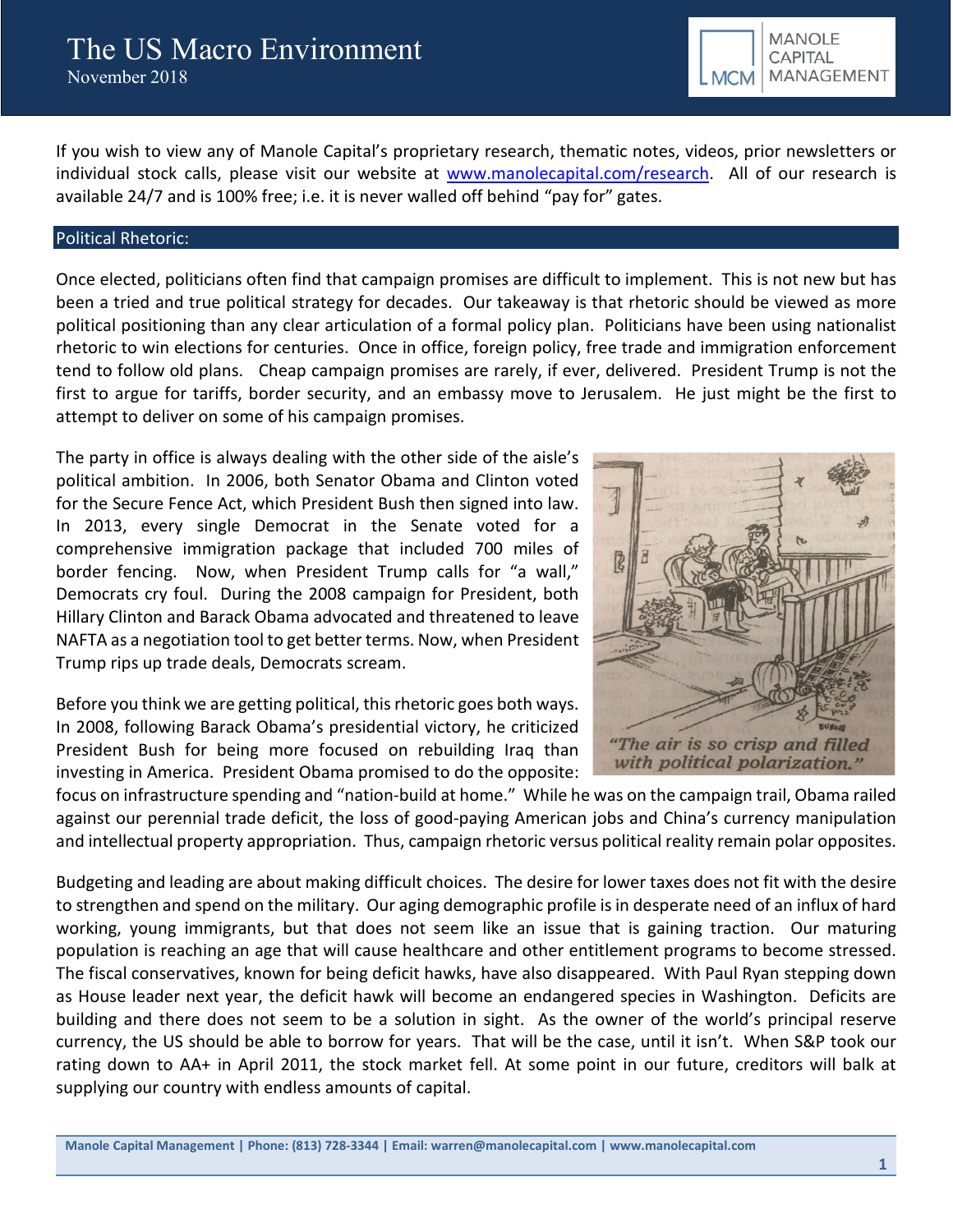

## Pro-Growth Agenda:

The Trump administration has made no secret of its intention to stimulate our economy and push a pro-growth business agenda. This is evidenced through its reduction in regulations, as well as its individual and corporate tax cuts. By lowering corporate taxes from 35% to 21%, US companies are paying the lowest rate since 1949, or 69 years. Not only is this a positive, that immediately gets reflected in stock prices, but also the tax cut included an incentive to repatriate accumulated profits from overseas. By bringing more than \$2.5 trillion dollars back to the US, companies can begin to re-invest at home, invest in research and development, increase employee wages, purchase new equipment and build new manufacturing plants.



Simply stated, by our strengthening US companies, more jobs will be created. With more jobs and a strong consumer, consumer spending will rise. This obviously is good for businesses and the economy, which gets positively reflected in stock prices and reinforces a virtuous cycle. Prior stimulus efforts were more temporary and had modest economic benefits (i.e. the "Cash for Clunkers" program). This tax cut, while criticized by many as a one-time stimulus, is actually a long-term positive.

Our country is now the best place on earth to conduct business, which is now reflected in our stock market's outperformance versus other countries. The long-term structural changes, in how American companies do business, will likely boost growth for years. We believe that the ramifications of this transformational tax cut should be felt for decades to come.

### Taxes:

Republican policy makers are rejoicing in their good fortune. The US economy is booming with output growing over 50% faster than the Fed earlier forecast. Economists are questioning whether or not this strong labor market will translate into higher wages for employees, but there can be no doubt in our stronger-than-expected economic growth.

**Manole Capital Management | Phone: (813) 728-3344 | Email: warren@manolecapital.com | www.manolecapital.com**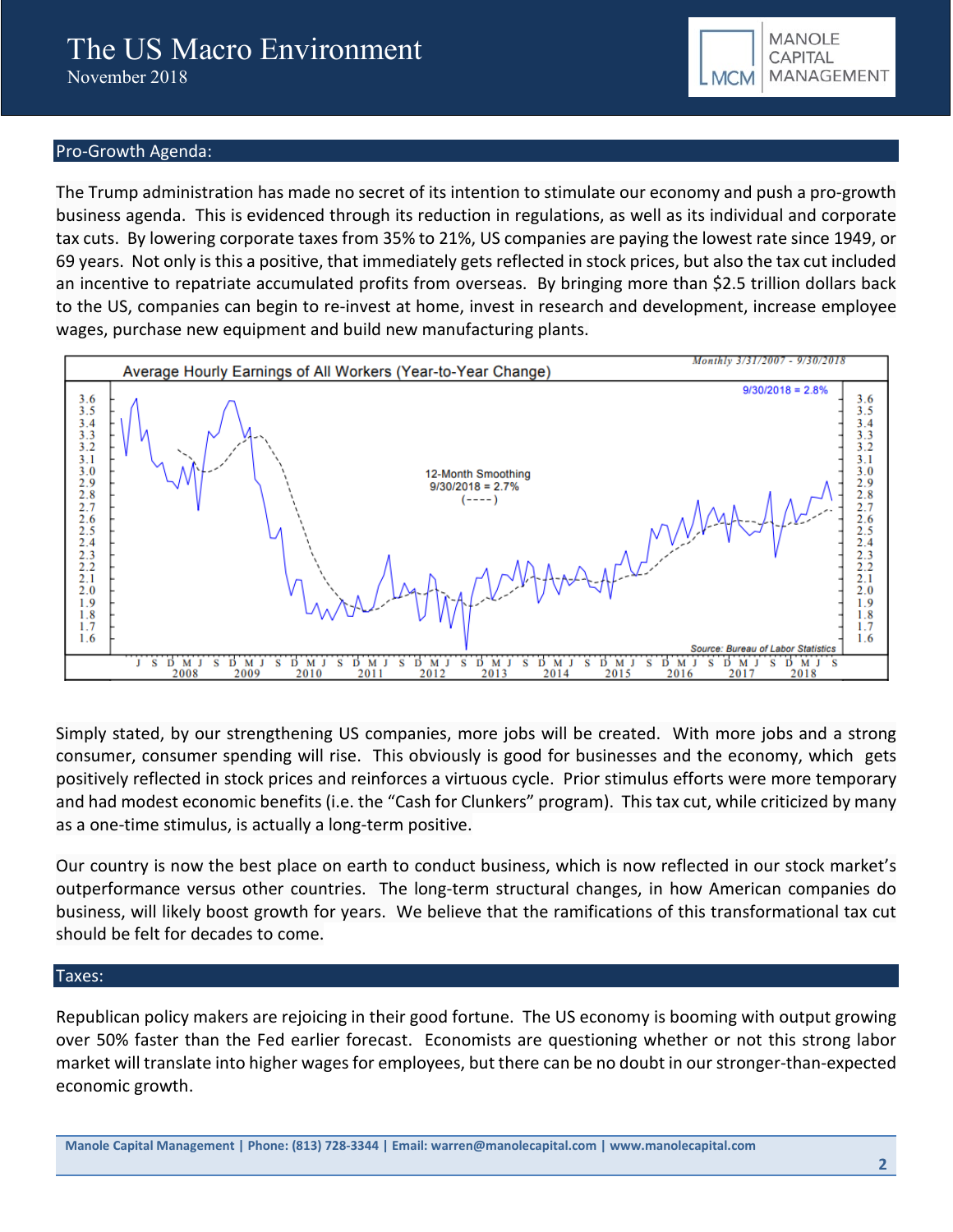

When DC enacted corporate tax reform late last year, there were many unknowns. The equity market had a positive response, with January up nearly 8%. Keynesian economists argued that the US economy would only temporarily rise from this "sugar high" and would eventually return to more normal, slow growth rates. Others argued the tax cut was designed only to benefit the 1%'ers and corporate America. Even members of the Fed had uncertainty over how the economy would respond to the tax cuts and increased government spending. Federal Reserve Bank of Atlanta President Raphael Bostic stated that it was likely to "complicate future monetary policy." However, former Fed Board member Kevin Warsh recently stated, "Reforms in tax and regulatory policy were well-timed [and] the strong trends in the US economy are likely to continue." While it is still too early to tell which side of this argument is correct, we would be remiss not to look at how the economy is handling this change.

#### The Magic of Compounding:

The bipartisan Congressional Budget Office (CBO), just updated its US economic forecast. Before the tax cuts were passed, the CBO was expecting modest growth, similar to the sub-2.0% experienced from 2010 to 2017. Now, partly due to the Trump tax cuts, the CBO is expecting much higher economic growth. Let's do some quick math and see how these small changes in growth rate measure up.

This is when the magic of compounding can truly be witnessed. The markedly better and higher level of growth the US economy is experiencing will impact the next decade. The CBO is expecting \$179 billion of better output this year, \$465 billion next year, and \$654 billion in 2020. Fast forward a decade, post the tax changes, and economic growth will result in \$6 trillion of additional growth. If our government only captures 18% of this higher GDP growth, in the form of tax revenue, it still would bring in \$1.1 trillion over the next 10 years. The corporate tax overhaul was estimated to cost the government \$500 billion in *lost* tax revenue. Some Republican policy makers are arguing that the better-than-expected growth has already paid for the tax cut. While we are not willing to go that far, better economic growth can and does solve multiple future problems.

Lower taxes, coupled with a pro-business, lower regulatory environment, have clearly spurred our economy higher. The game plan was to revitalize our economy and create a pro-business atmosphere. Many said that our economy could never grow at 3% again, let alone 4%.

One can argue that the current economic growth was going to happen without the need to cut taxes, but the evidence simply is not there to support this. When businesses do well, this can have a positive effect on the whole country. When people have good-paying jobs, this spurs growth. Businesses can be a great platform for change. If one has a well-paying job, it leads to food on the table, good housing, healthcare coverage and money for discretionary spending. Unemployment is at historically low rates, wages are increasing, and the economy is growing at 4%. It is still too early to declare this a victory, but the corporate tax cut has been paying dividends. The market is higher and corporate America is doing well, which bodes well for the average American worker and consumer.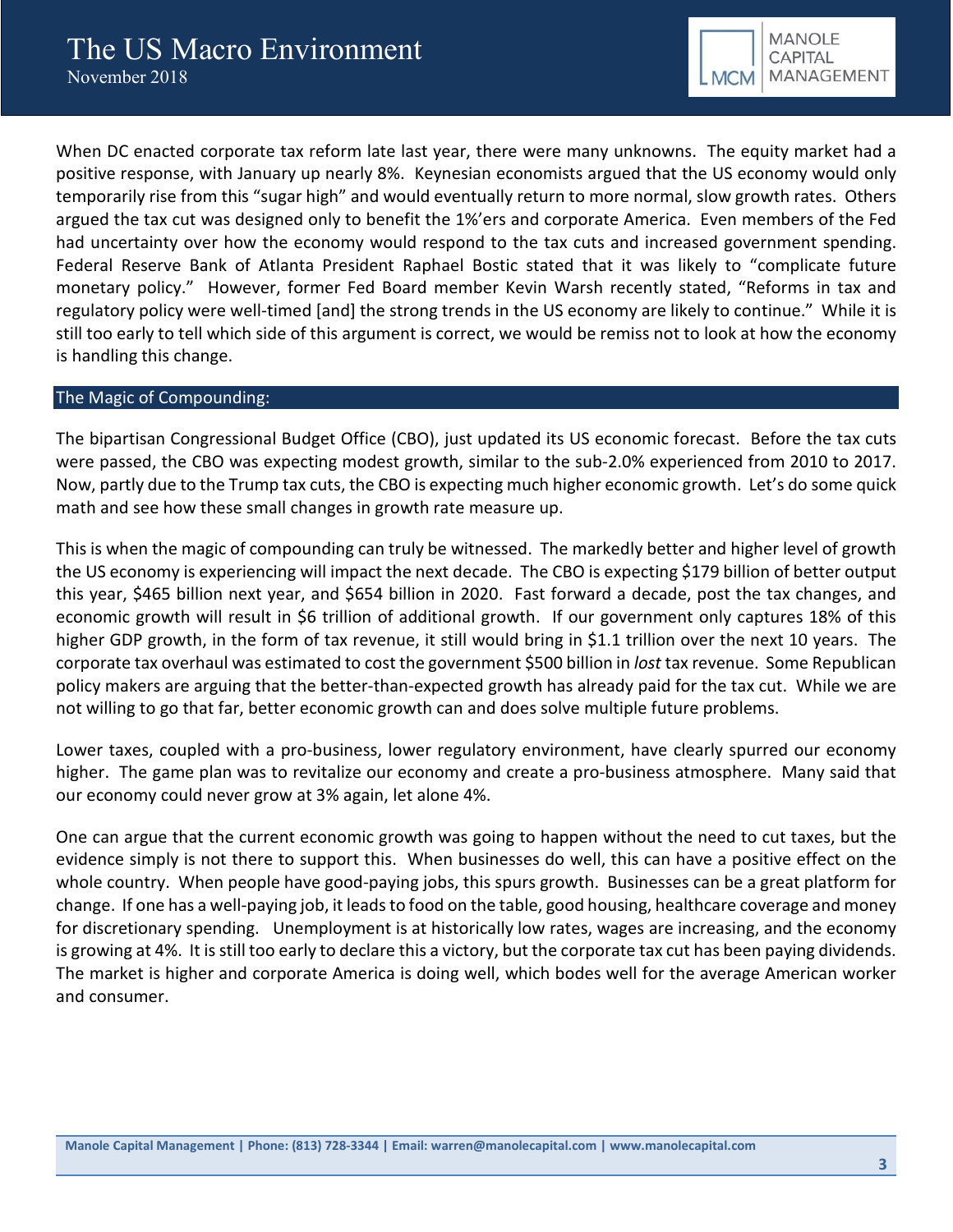# Interest Rates:

For the 3<sup>rd</sup> time this year, the Fed lifted short-term interest rates to a range of 2.0% to 2.25%. Fed officials have been eager to remove some of its emergency measures following the Financial Crisis. This is the 8th 25 basis point increase the Fed has made over the last  $2 \frac{1}{2}$  years, in an effort to "normalize" interest rates.

If one examines the CME interest rate expectations tool [\(seen here\)](https://www.cmegroup.com/trading/interest-rates/countdown-to-fomc.html), investors can see that the market is expecting one additional rate increase this year, two more in 2019 and one in 2020. While that is what the market is expecting, there absolutely can be changes to that probability. For example, the market was forecasting numerous interest rate hikes in 2016, but the Fed scratched those plans once market turmoil surfaced.



**MANOLE** CAPITAL MANAGEMENT

**MCM** 

While the Fed no longer needs to be accommodative, questions arise about whether or not additional interest rate increases are needed to offset our economic growth. We believe that the Fed has steadily raised rates to come off the extremely low levels which were necessary following the Financial Crisis. Now that the economy is stimulated and growing, it made perfect sense to raise interest rates from essential zero-bound. The bigger question is what the future holds, right?

### Goldilocks - Not Too Hot & Not Too Cold:

We believe the Fed is looking to lift rates to a "neutral level" that neither spurs nor slows the economy. The Fed is looking for that magic level that presses on neither the gas pedal nor the brake. The Fed's search for the neutral rate is a futile effort. Why? First, productivity growth should be a large component in determining this

rate, but productivity has been nearly impossible to measure and forecast. Policy makers must factor in taxes, spending, trade, and their impacts on growth. In addition, interest rates are not the only factor in determining monetary policy. QE and the massive bond buying program undertaken following the Financial Crisis are impacting today's market. As the Fed unwinds QE, it is artificially impacting rates. Lastly, other central banks around the world are still in various forms of stimuli. There simply is no way to ever reach that perfect equilibrium or rate.

What do we mean? Well, the stock market has had a very difficult month of October. It essentially ignored another solid jobs report and a steadily increasing wage picture. The rise in yields, with the 10-year at 3.15% and subsequent fall of Treasury prices, seemed like the only thing the market was focused on. In our opinion, this is exactly what we wanted to have the market do: not go down, but react to inputs and alter long-term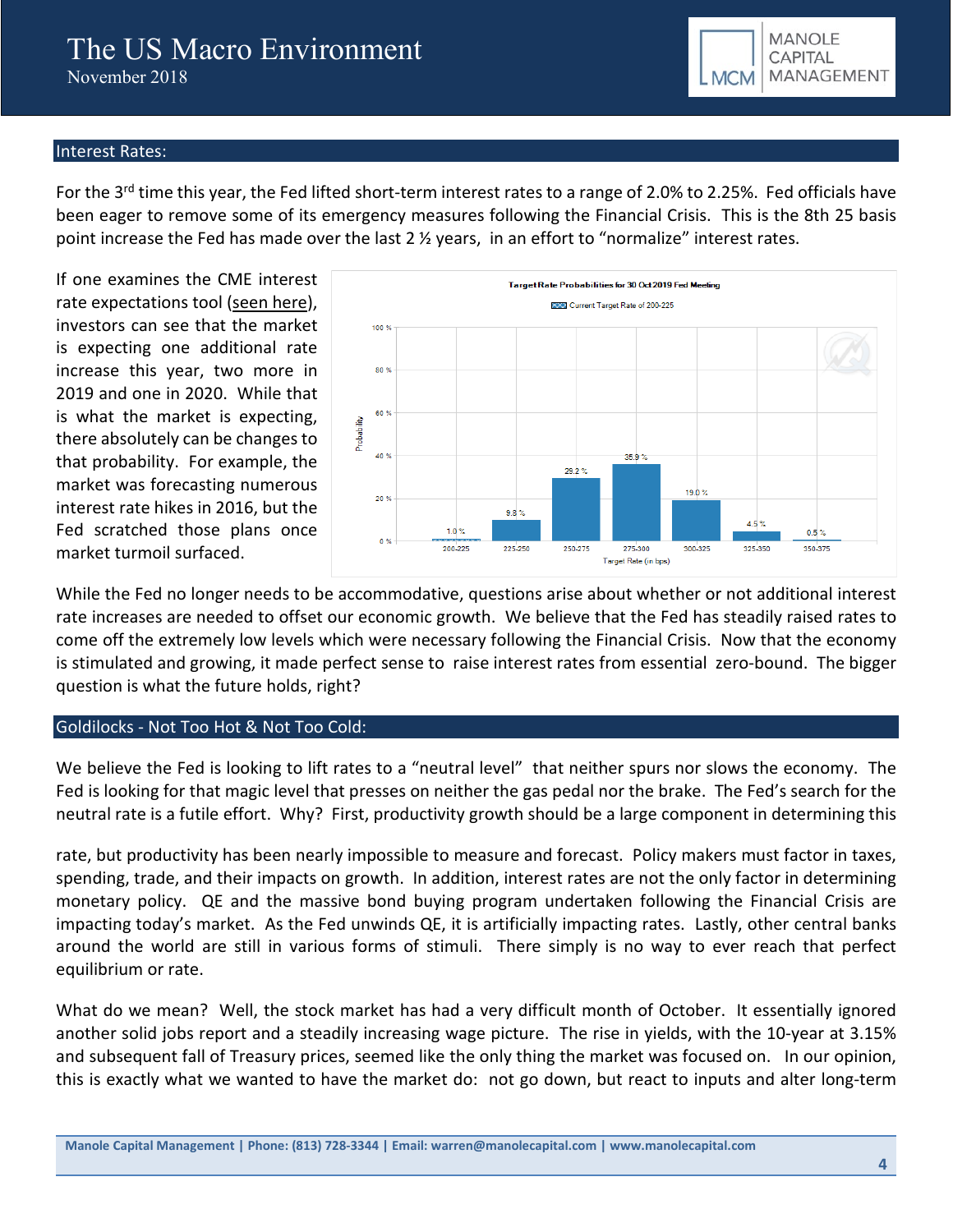

interest rates. Long-term interest rates needed to head higher, to properly reflect the strength in the economy. It does not need to indicate that something ominous is coming or that inflation is about to head materially higher. We believe rising yields are appropriate for the strength of the economy and that interest rates are simply rising from historically low levels.



This is normal trading activity and nothing disastrous should be inferred from a steepening yield curve. Quite the opposite. It is exactly what we were looking for and wanted to see. With our portfolio heavily weighted towards financials and companies that benefit from higher interest rates, this is yet another positive development.

We anticipate the Fed will hold steady, once it reaches this point (i.e. the neutral rate) at some period in 2019. Fed officials have emphasized that their target rate is "symmetric" and used this word 10 times in their May meeting notes. Clearly, they believe it is not necessary to raise rates faster than necessary, even if inflation does overshoot a bit.

Should we pause interest rate increases until inflation pressures become more noticeable? While the domestic economic outlook is bright, the picture abroad is much cloudier. Should we hesitate to lift our interest rates while financial turbulence is causing turmoil and impacting some emerging markets? We believe that the Fed, will not aggressively raise interest rates to the detriment of the US economy.

### The Yield Curve:

As we just mentioned, the flattening of Treasury yields is receiving ample market attention. Economists and policymakers agree on few things, but many believe the shape of the yield curve is the single best indicator of where an economy is headed. For example, once short-term interest rates exceed long-term rates (i.e. become inverted), a recession is imminent. Over the last 50 years, an inverted yield curve has predated a recessionary environment. While this is not a perfect indicator, it has predicted 5 out of the last 5 recessions (see the chart to the right).



**Manole Capital Management | Phone: (813) 728-3344 | Email: warren@manolecapital.com | www.manolecapital.com**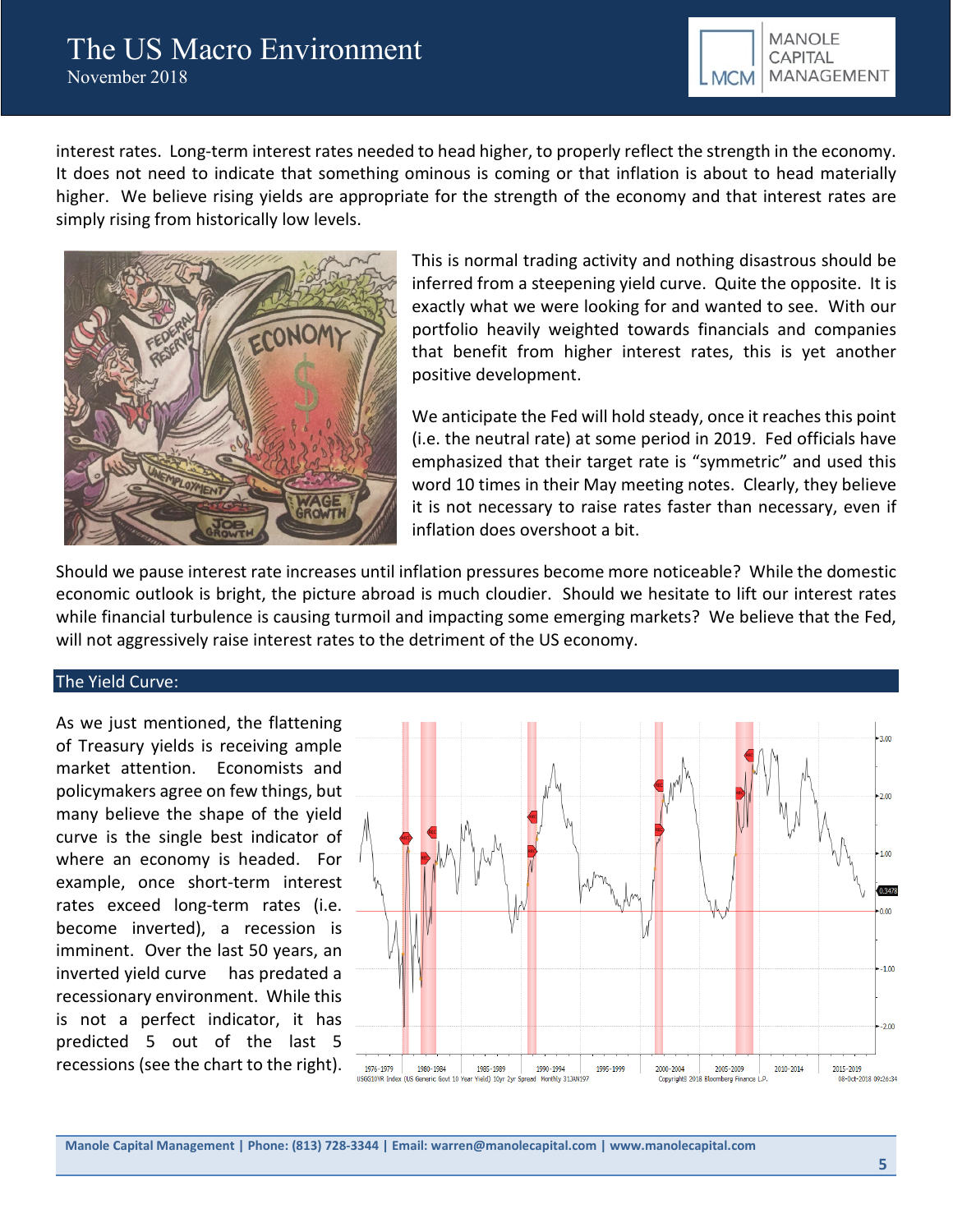

Research indicates that recessions start a median of 18.5 months after a 2 versus 10-year Treasury inversion. While the yield curve has not yet inverted, it remains fairly flat. The chart to the right is from the New York Fed. It suggests a 15% chance of a recession over the next twelve months.

Instead of focusing on economist predictions, we will wait to see what the shape of the yield curve tells us. Since the Fed began its short-term interest rate increases, the spread between 2 year and 10-year Treasuries has shrunk from 134 basis points to a mere 10 to 20 basis points.



When it comes to interest rates and the yield curve, we like to examine and analyze what the bond market appears to be telling us. It is clearly stating that inflation expectations appear anchored and that the economy is not showing signs of overheating. As Chairman Powell recently said, "There is no sense in the data that we're on the cusp of an acceleration of inflation."

Over the last year or so, Congress has enacted a large tax cut, as well as dramatically boosted its spending. Throw in the fact that the Federal Reserve has begun to wind down its balance sheet, which increases the amount of bonds the private market must absorb. The amount of 10-year Treasury securities that the private sector is holding has doubled during 2018 versus 2014. In theory, this additional supply should be putting downward pressure on prices and driving yields higher. Maybe massive quantitative easing and historically low monetary rates have depressed 10-year rates. Could it be that the Fed's expanded balance sheet is holding down the long-end of the curve? Maybe investors are concerned with trade tensions and are buying Treasuries to hedge those issues? If the market was expecting higher inflation or stronger economic growth, it would be showing up in higher long-term bond yields. Could this suggest that monetary policy has already brought rates back towards a "new normal" or neutral rate? The best answer is that we simply do not know.

### A Yield Curve Inversion Could Be Bullish:

One bullish statistic is that the median average S&P 500 return - from the inversion date to a stock market peak - is an impressive +21.13%. Looking at the last three yield curve inversions provides some bullish results. The last inversion occurred in late 2005, but the market generated a positive +24.6% return until peaking in October 2007. Before that, the prior yield curve inversion occurred on May 1998. The S&P 500 generated +39.6% returns over the next 22 months. Back in December of 1988, the yield curve inverted, but the stock market rose +34.0% over the next 19 months. Even if the yield curve does invert, we will not panic. Using history as a guide, following an inversion, the stock market could perform handsomely for another 1 to 2 years.

As we examine the US market right now, we do not believe equity markets are excessively valued for the positive environment they currently are experiencing. Certain valuations are elevated, but one could justify these higher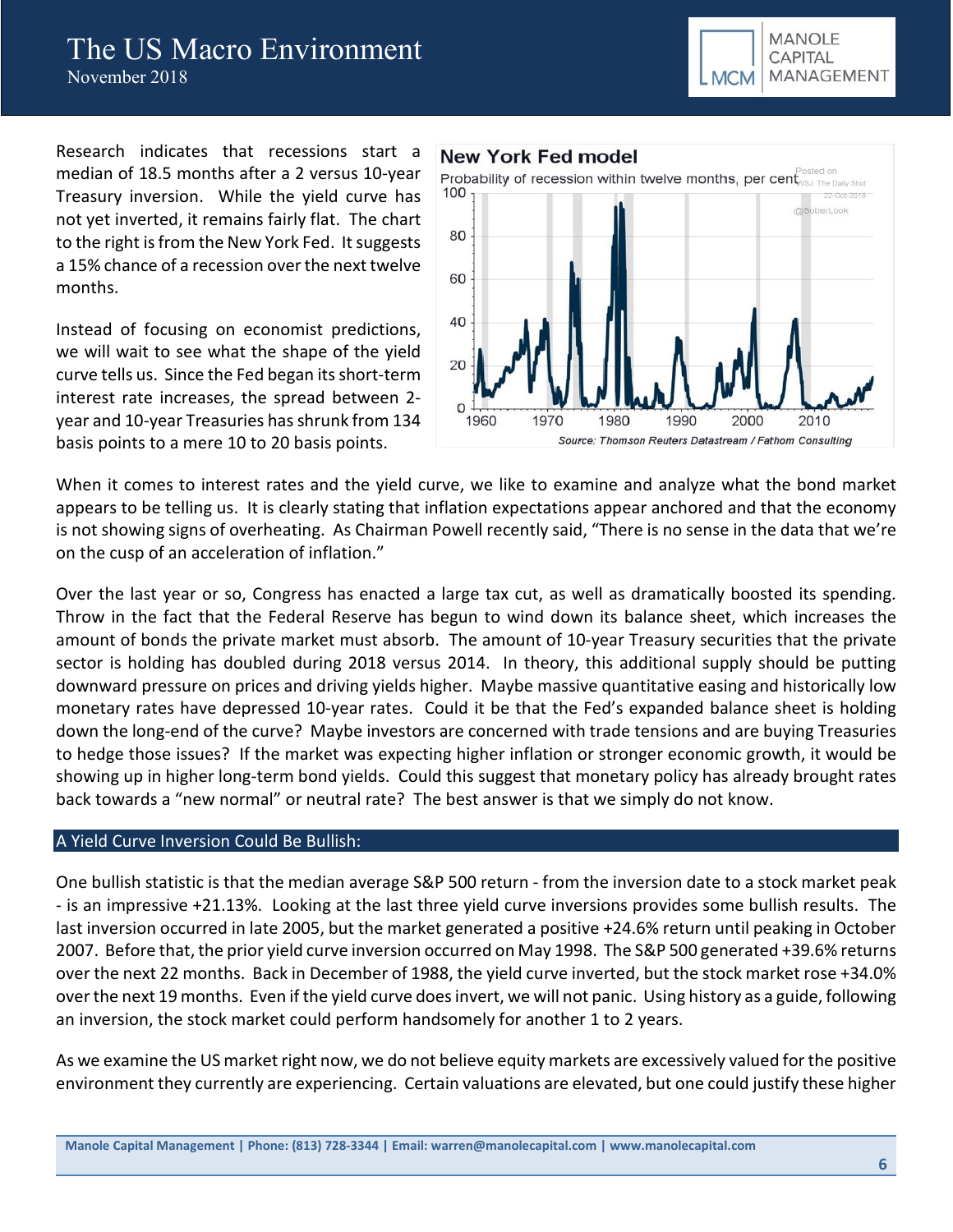than average prices because of better-than-normal revenue growth and profit margins. We believe the Fed understands that raising rates too quickly has the potential impact of inverting the yield curve and putting the brakes on our economy. Deciphering all these signals can be difficult, no economists have a perfect record of predicting when the cycle will end. Despite a vast amount of data and quantitative analysis, this unfortunately is more art than science.

#### Independence:

The Fed was created in 1913, to help offset and alleviate market conditions, following a series of financial panics. Structured under the Federal Reserve Act, it is designed to be entirely bipartisan. The Fed is a critical component of a properly functioning economy, and it is vital in the operational effectiveness of the entire global economy.

In 1956, Dwight Eisenhower said, "The Fed is set-up as a separate agency of government…it would be a mistake to make it definitely and directly responsible to the political head of state." This is not to say the Fed has no accountability or that the government has no oversight on this body. Congress names key Fed personnel, and there is ample opportunity for experts and journalists to critique every aspect of the Fed's policies. However, if the market wants to continue its wonderful economic growth, the Fed must be politically unbiased and economically dependent. In the 1990s, President Clinton's economic adviser Bob Rubin initiated an unwritten decree called *The Rubin Rule*. It stated that the White House would make no comments, even anonymously, on any Fed policies.

On July 19th, President Trump broke decades of presidential precedent by openly criticizing Jay Powell and The Fed for continuing to raise interest rates. By stating he was "not thrilled" with higher interest rates, President Trump clearly was favoring an easier monetary environment, to continue to boost the US economy.

Trump blamed the Federal Reserve for raising interest rates too fast and for damaging economic growth. He said, "I think the Fed is making a mistake. They're so tight. I think the Fed has gone crazy." President Trump later stated that "every time we do something great, he (implying Chairman Powell) raises the interest rates." When asked to name the biggest risk to the economy, President Trump said "the Fed".

# **Trump Steps Up Attacks on Fed Chairman Jerome Powell**

President says central banker 'almost looks like he's happy raising interest rates'



Alan Greenspan, served as the Fed's Chairman from 1987 through 2006, under Presidents Ronald Reagan, George H.W. Bush, Bill Clinton and George W. Bush. During that period, he was called the "maestro" in his adept handling and orchestrating of the shifting markets. Former Chairman Greenspan recently commented about any "input" he received from the White House, during his time leading the Fed. Not only did he say it "happened all the time", but he said, "I was at the Fed for 18 ½ years. I got innumerable notes, pledges, requests, et cetera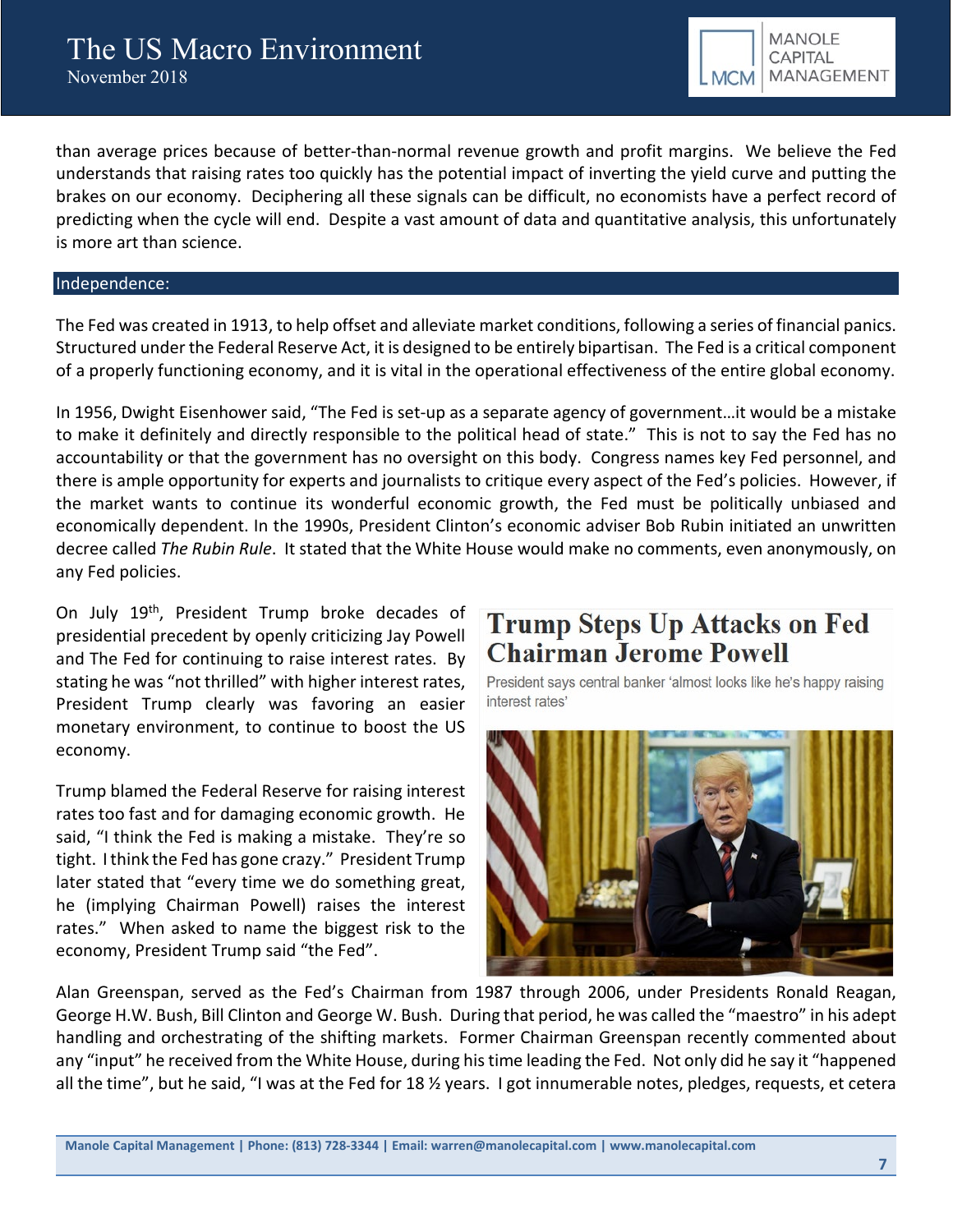

to lower rates. I do not recall a single instance where somebody in the political realm said we need to raise rates, they're too low."

Greenspan also highlighted his confidence in new Chairman Powell and suggested he ignore outside political pressures. In fact, he said the best thing to do was to "put earmuffs on". With summer finally coming to an end, and the weather starting to get a little chillier, we couldn't agree more. As President Trump approaches mid-term elections, he undoubtedly wants a strong economy to boost Republican candidates. The best way to insure Trump can push through his agenda is to keep his House and Senate majorities. A strong economy, aided by low interest rates, is a critical aspect to ponder and certainly is something our Tweeter-in-Chief considers every day.

#### Conclusion:

We are strong believers that Fed accountability, independence and legitimacy are valuable ideals that must continue to be reinforced. In our opinion, a gradual course of rising rates is exactly what the economy needed, as it recovered from the Financial Crisis. However, the biggest question facing the stock market is will Chairman Powell make the mistake of raising interest rates too fast and snuff out the long run expansion. Indicating a trend towards continued tightening, Chairman Powell recently stated that the Fed's short-term target, now at 2% to 2.25%, remains "a long way from neutral." With President Trump declaring a clear preference for low interest rates, can the central bank appear independent, if it stops raising rates?

Widespread fears of inflation are very different from today's environment. The Labor Department just reported that consumer prices, excluding food and energy, are only up 1.8%. Rising bond yields are normally a negative for stocks (i.e. 1994, 2006 and February of 2018), but this only is temporary. Recent market volatility, during this earnings season, seems "more normal" to us and might be more attributable to the upcoming mid-term elections than anything else. The current situation seems to be mostly a temporary correction and a mild case of indigestion. The global economy does not steadily move higher in a synchronized upswing. There will always be ups and downs.

Tame inflation, combined with a positive earnings backdrop, should allow this bull market to run for longer. This low inflationary environment has been below the Fed's target for so long, that we believe the Fed will let it rise for a little longer, before interceding. We believe the Fed will be patient and examine all of the global inputs. We believe it will decide to pause its steady interest rate increases during 2019. If the Fed steps back from tightening, some will claim that he was coerced or forced by President Trump. Others will highlight that the Fed is simply reacting to global inputs and interpreting the data. Either way, we see the Fed acting cautiously.

A Tawai

Warren Fisher, CFA Manole Capital Management